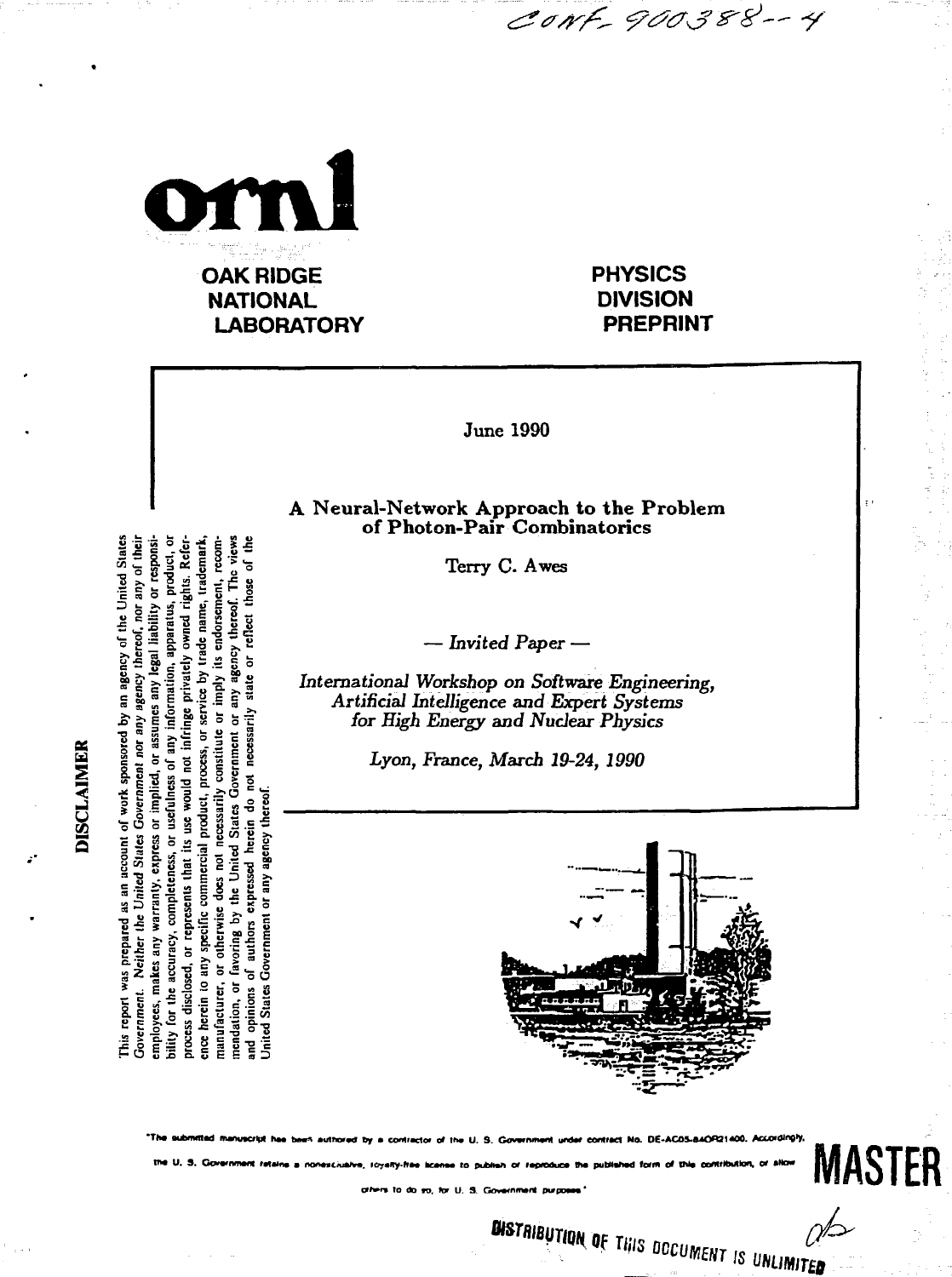# A Neural-Network Approach to the Problem CONF-900388--4 of Photon-Pair Combinatorics DE90 014212

*Terry C. Awes*

Oak Ridge National Laboratory Oak Ridge, Tennessee 37831-6373, U.S.A.

#### **Abstract**

A recursive neural-network algorithm is applied to the problem of correctly pairing photons from  $\pi^0$ ,  $\eta$ , and **higher resonance decays in the presence of a large background of photons resulting from many simultaneous decays. The method uses the full information of the multi-photon final state to suppress the selection of false photon pain which arise from the many combinatorial possibilities. The method is demonstrated for simulated photon events under semirealistic experimental conditions.**

#### **I. Introduction** — **The Combinatorial Problem**

Photon measurements provide a means to investigate a broad range of phenomena in relativistic hadron-hadron, hadron-nucleus, and nucleus-nucleus collisions. Although directly radiated photons are highly interesting, by far the dominant source of photons is from the decay of neutral pions, etas, and higher resonances. Therefore, in order to extract the direct photon component, the contribution from decays must be determined. When there is only a single meson in the final state of a reaction, such as a  $\pi^0$  or  $\eta$ , which decays into two gammas, there can be no ambiguity to reconstruct the mass and momentum of the decaying meson. On the other hand, as soon as there are more than two photons in the final state, it becomes possible that photons from two different decays may accidentally have a calculated invariant mass which makes the false photon pair appear as an actual decay meson, leading to a possible ambiguity as to which are the true photon pairs. It is apparent that while the number of true photon pairs increases only as  $n = \frac{N_T}{2}$ , the number of combinatorial possibilities increases as  $n \cdot (N_T - 1)$ , and so it might be expected that this combinatorial background will become overwhelming at high gamma multiplicity *Ny.* In this paper we describe a technique which uses the information carried in the multi-photon final state to select the most probable set of photon pairs, suppressing the selection of unwanted combinatorial background pairs. The selection is accomplished using a neural-network type algorithm.<sup>1</sup>)

To illustrate the combinatorial problem more clearly we consider a scmircalistic example. We imagine an experiment performed at the ACS to measure photons with a complete solid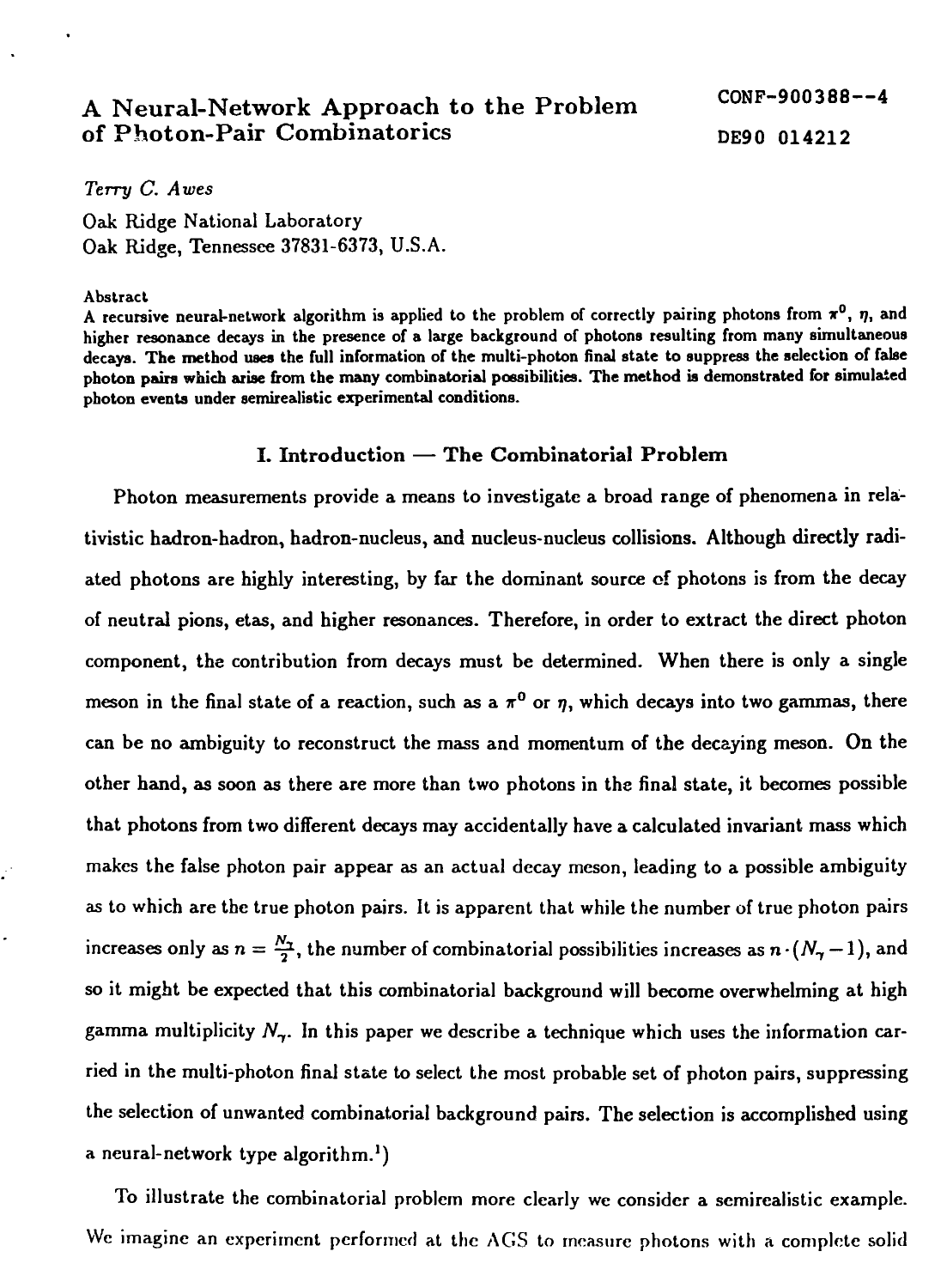angle coverage for reactions of protons on Au at 12 GeV. We assume the photon detector to have an energy resolution typical of Pb-glass and that the detector has no low energy threshold so that the experiment has complete acceptance for all emitted photons. We have used the LUND model for nucleus-nucleus reactions,  $FRITIOF, 2)$  to calculate the expected photon production for 10,000 minimum bias events for  $p + Au$  at 12 GeV. For these minimum bias events the average gamma multiplicity is  $\langle N_{\gamma} \rangle = 4.7$  with a multiplicity distribution extending up to  $N_{\gamma} = 24.$ 

In fig. la the distribution of invariant masses,  $M_{\gamma\gamma}$ , is shown calculated using all possible gamma pairs in each event for the 12 GeV  $p + Au$  minimum bias events. The mass distribution is observed to be dominated by a smooth continuous background which results from the many photon combinations within each event. The form of this combinatorial background can be obtained by mixing photons from different events so that all resonance decays are removed in the resulting spectrum. Such mixed events have been constructed by mixing the photons from each of *N^* events of multiplicity  $N_{\tau}$  to produce  $N_{\tau}$  mixed events of multiplicity *Ny.* This procedure gives exactly the same gamma multiplicity distribution as in the real events. The resulting combinatorial background spectrum is shown in fig. lb. The invariant mass spectrum of the true photon pairs as calculated in FRITIOF, which one would like to extract



Fig. 1. The gamma-gamma invariant mass distribution for reactions of protons on Au at  $12 \text{ GeV}$  with complete photo acceptance. The invariant mass is cal-<br>culated for all gamma-gamma combinations for (a) real events, and (b) mixed  $\blacksquare$  events with the same distribution of total gamma multiplicities as the real events. (a) are shown in (c).

from fig. 1a, is shown in fig. 1c. The  $\pi^0$  peak at 135 MeV is seen rather clearly above the background in fig. 1a, while there is only a slight indication for the  $\eta$  peak at 549 MeV. In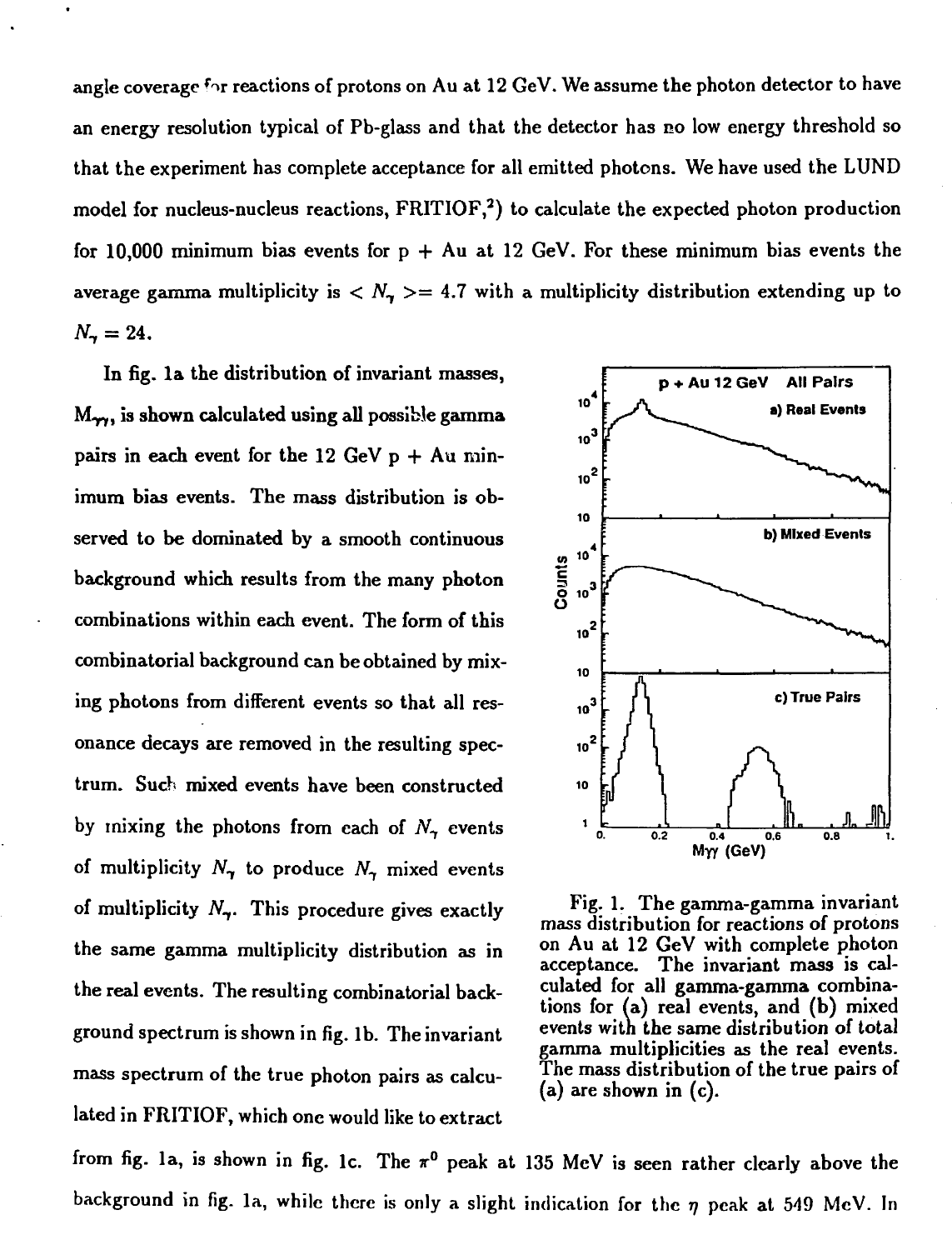order to extract the invariant mass distribution of the true pairs, one would then subtract the appropriately normalized combinatorial background spectrum of fig. lb from the spectrum obtained by taking all photon pairs for the real events (fig. la). The resulting statistical uncertainty,  $\sigma$ , in extracting the true yield,  $N$ , for each of the mesons is given by

$$
\frac{\sigma}{N} = \sqrt{\frac{2 - Q}{Q \cdot N}}\,,\tag{1}
$$

where we have defined the quality,  $Q$ , as the peak-to-total ratio in the mass region of the  $\pi^0$  or  $\eta$ ; i.e.,  $Q =$ (correct pairs)/(correct + combinatorial pairs) which may vary between 0 and 1. It is clear from this expression that, in order to minimize the uncertainty in extracting the yield, it is desirable to have a large value for the quality. Unfortunately, the quality decreases with increasing gamma multiplicity and the associated increase in the combinatorial background.

### II. The Neural-Network Approach

It is clear that the only information that is carried by any single pair of photons which may be used to determine decisively whether or not they form a true pair is their invariant mass. Unfortunately, this information allows one to determine that they form a combinatorial pair only when they have an invariant mass which does not correspond to a physical particle. It, therefore, provides no assistance to identify combinatorial pairs in the mass region of the true pairs where the identification is needed. However, there is additional information in the multiphoton final state which can be used to help identify the combinatorial photon pairs. It may be realized that if photon pairs are selected with the requirement that each photon be used in only one pair and that the overall probability of the chosen pairs be maximized, then the correct pairs will be selected preferentially, even though the probabilities of the individual chosen pairs may not themselves be the largest. This suggests that the combinatorial pairs might be removed or strongly suppressed with only these two requirements: (1) each photon should only be used in one pair, and (2) the probability of the selected pairs should be maximized.

In recent years it has been found that methods modeled after a neural network provide a powerful means for solving such optimization problems and are finding applications to many problems in physics<sup>3</sup>). To visualize the desired approach to the photon combinatorial pair problem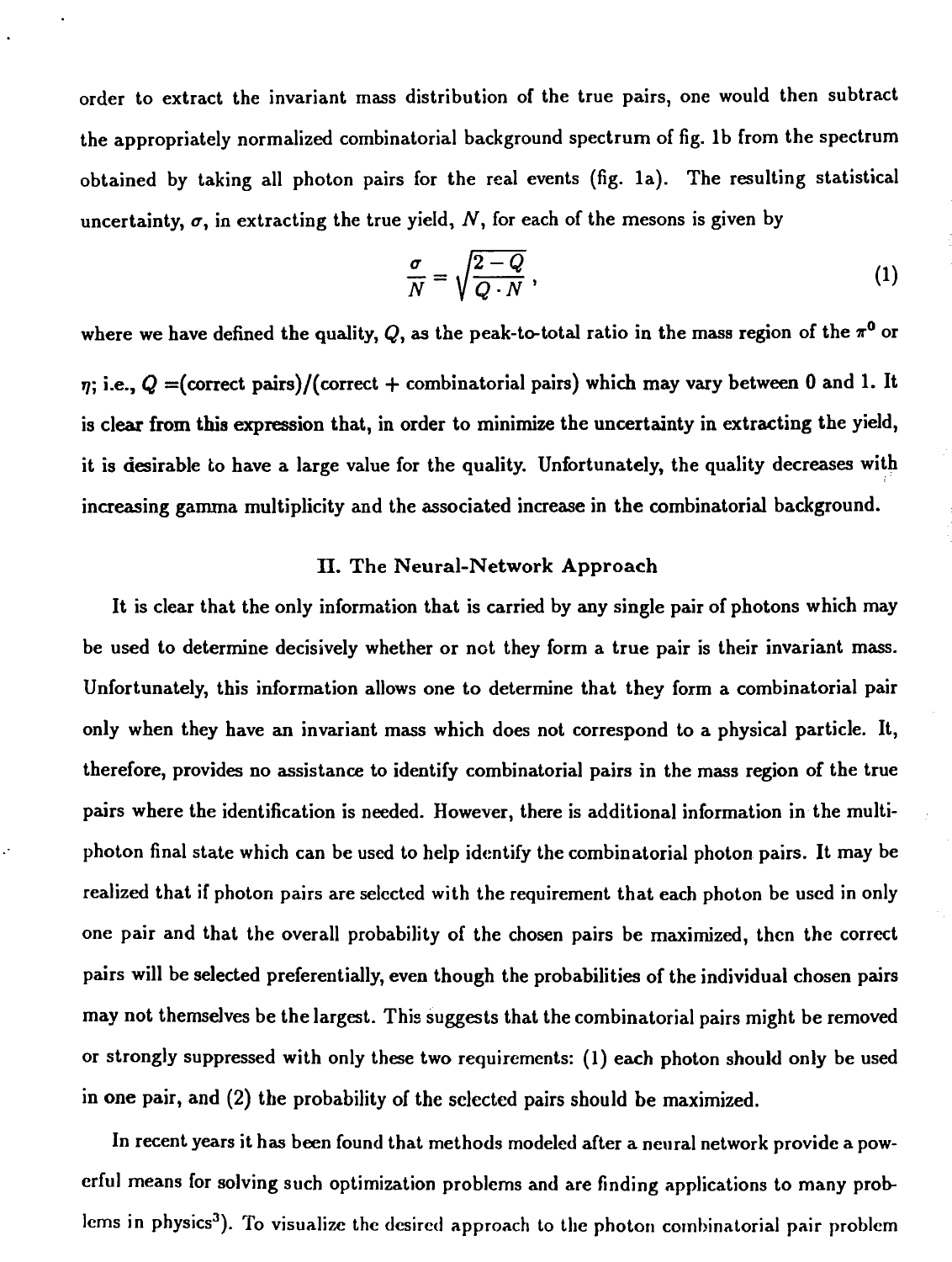the neural network may be transcribed into an equivalent analog circuit. This is illustrated in fig. 2 where a neural-network circuit is applied to the problem of selecting the 3 photon pairs in a 6 photon event. In this example, each possible photon pair combination, or node, inprovides input

(stimulation) to an amplifier (neuron). The output of each amplifier is interconnected recursively to the other amplifiers to produce the desired response of the system. The interconnections are illustrated in detail only for a single node in fig. 2. Here it is shown that the output from the amplifier at the node involving the pair of photons number 1 and number 6 is used to provide a positive feedback (stimulation) to itself while providing a negative feedback (inhibition) to all of 6. Each of the other possible photon pairs,  $(1 \text{ and } 6)$ .



Fig. 2. A schematic view of the application the other amplifiers involving possible pairs of a *neural-network circuit* to the problem of selecting the 3 correct photon pairs in a 6 phowith photon number 1 or photon number ton event. The circuit connections are shown in detail for only one *node* or pair of photons

or nodes, has similar interconnections which are not shown in fig. 2. Depending on the input and the relative amount of positive and negative feedback, the amplifiers are driven into saturation either *turned on* or *turned off.* Those nodes which are turned on, indicated by the lights in fig. 2, are the finally selected photon pairs. Each possible pair of photons thus tries to reinforce itself while inhibiting the selection of any of the other possibilities involving the two photons. The network, therefore, has the desired properties: it attempts to use a given photon only in one pair combination and tries to select the set of pairs with the maximum combined probability.

It is a straightforward matter to encode the neural-network circuit described above as an iterative algorithm to be used on a digital computer. The probability that the photon pair consisting of photon *i* and photon *j* is correct is given by  $P_{ij}^n$ , which corresponds to the output of the amplifiers of fig. 2 after the nth iteration. The initial probabilities  $P_{ij}^0$  corresponding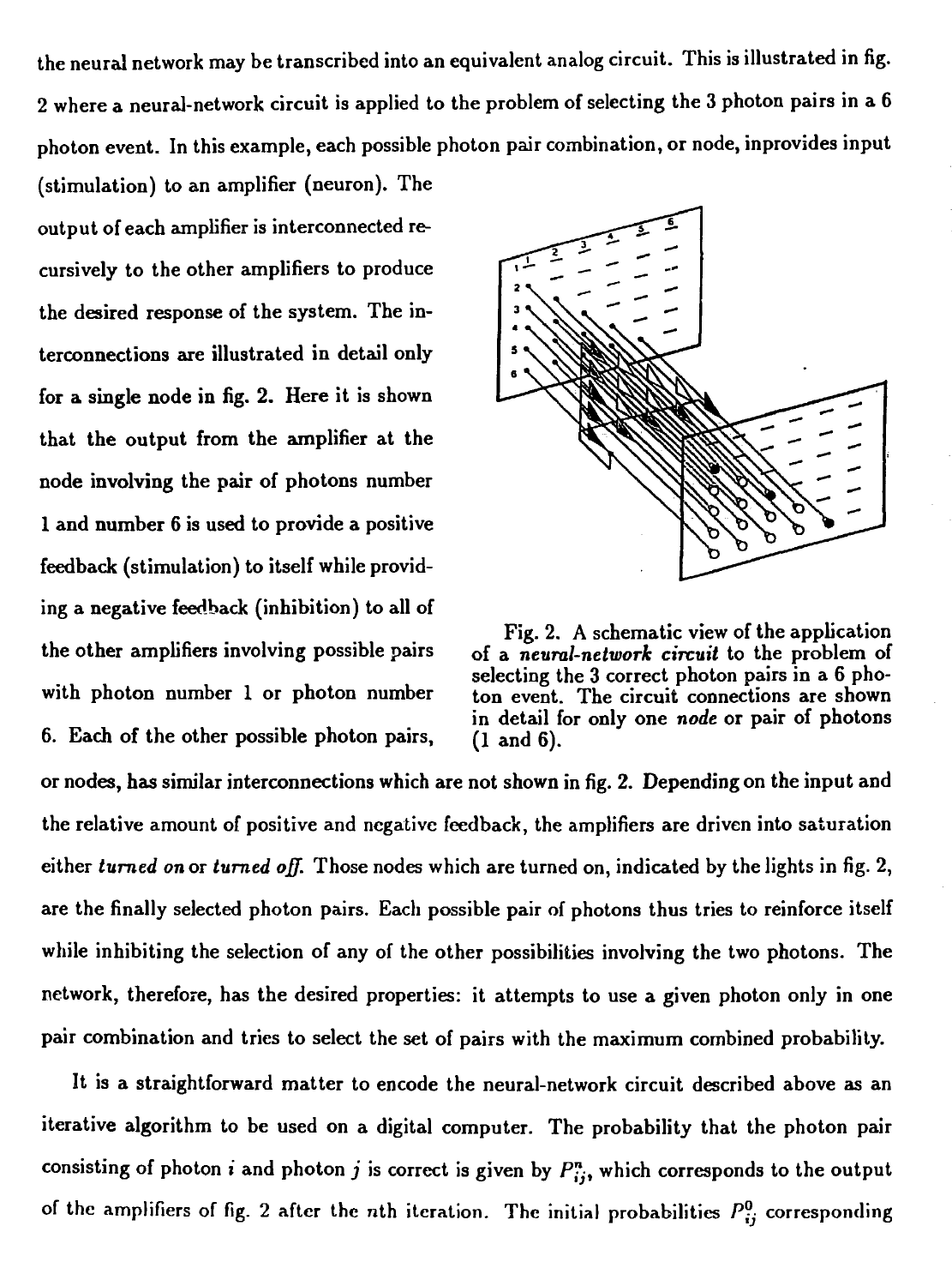to the input, are determined from any initial information which may be used to estimate the likelihood that a given pair is correct. This information comes predominantly from the calculated invariant mass of the pair. The probability that pair *ij* is correct at iteration  $n + 1$ is given by the expression

$$
P_{ij}^{n+1} = P_{ij}^{n} + g \cdot \left[ f \cdot P_{ij}^{n} - \frac{1}{N_{con}} \cdot \sum_{k \neq i,j} (P_{ik}^{n} + P_{kj}^{n}) \right],
$$
 (2)

where the parameter  $f$  is the *relative feedback gain*. It gives the strength of the positive selffeedback relative to the negative feedback from the other nodes. The factor  $\frac{1}{N_{con}}$  normalizes the negative feedback terms by the number of nodes *connected* to node *ij* so that the relative feedback is essentially independent of photon multiplicity. The parameter *a* corresponds to the *overall gain* of the amplifiers and determines how quickly the probabilities saturate. The property of saturation is introduced by setting

$$
P_{ij}^{n+1} = \begin{cases} 0 & if \quad P_{ij}^{n+1} < 0 \\ 1 & if \quad P_{ij}^{n+1} > 1 \end{cases} \tag{3}
$$

The procedure is then to iterate Eq. 2 until all probabilities have saturated either *on* or *off.* (Note:  $P_{ij}^n = P_{ji}^n$  with  $P_{ii}^n \equiv 0$ ).

#### III. Results

We now apply the neural-network algorithm of Eq. 2 to the above-considered case of photon emission in the  $p + Au$  reaction at 12 GeV with full geometrical and energy acceptance for the photons. To apply the algorithm it is necessary to provide as input the initial probability  $P_{ij}^0$  that the photon pair *ij* is a true pair. The initial probabilities are clearly a function of the invariant mass of the photon pair but also may be taken to have other dependences. For the present, we consider only the dependence on the invariant mass of the pair and calculate the initial probabilities using a simple bootstrap method which requires no prior information on where to expect the true photon pairs. The invariant mass dependence of the initial probability to be a true pair is obtained by the ratio of the invariant mass distribution using all pairs for real events to that for mixed events, that is, from the ratio of the distribution of fig. la to the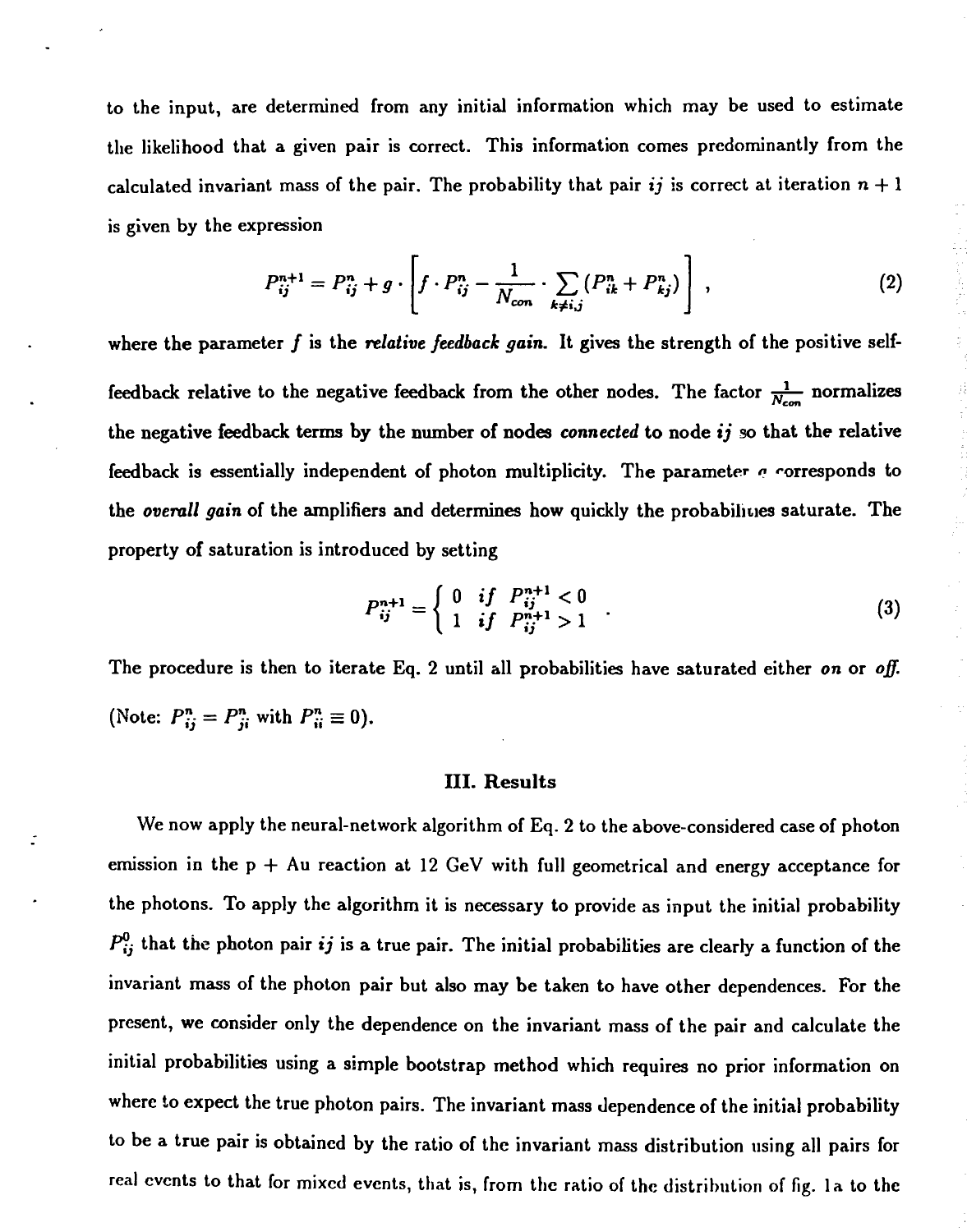distribution of fig. lb. The ratio is scaled to have a maximum initial probability of 0.6 and a minimum probability of 0.1 so that the initial probabilities are not close to saturation.



mass distribution for reactions of protons<br>on Au at 12 GeV with complete photon acceptance. The invariant mass distri-<br>bution is shown after filtering with the neural-net algorithm with parameters *g =* (b) mixed events with the same distribureal events. The mass distribution of the true pairs of  $(a)$  are shown in  $(c)$ . only remaining possibility.

The invariant mass distribution of the pairs selected by using the neural-net algorithm with initial probabilities determined with this bootstrap method with a feedback parameter of  $f = 0.1$ is shown in fig. 3a. This should be compared with fig. la obtained by using all photon pairs. Although no information was supplied about the mass distribution of the true photon pairs, other than from the data itself, the algorithm is seen to preferentially select  $\pi^{0}$ 's and  $\eta$ 's and suppress the underlying and intervening combinatorial background. The  $\eta$ 's are selected to some extent because of the very slight enhancement of the initial Fig. 3. The gamma-gamma invariant probability in the region of the  $\eta$  (see fig. 1a) but to a larger extent are chosen due to the fact that, after the photons which pair correctly to make 0.3 and  $f = 0.1$  for (a) real events, and  $\pi^{0}$ 's are selected, the remaining photons, which tion of total gamma multiplicities as the pair to make an  $\eta$ , will be chosen simply as the

By filtering the photon pairs with the neural-net algorithm, a bias is introduced as to which pairs are selected, as expected and desired. This bias is also introduced into the combinatorial background as can be seen in fig. 3b where the neural-net algorithm has been applied to the mixed events. Rather than selecting all photon pairs to obtain a smooth combinatorial-like backgound as in fig. lb, the algorithm preferentially selects photon pairs which have an invariant mass with the largest probability of being a true pair and hence will enhance the combinatorial background also in the region of the true pairs. Thus, it is obvious that the number of correct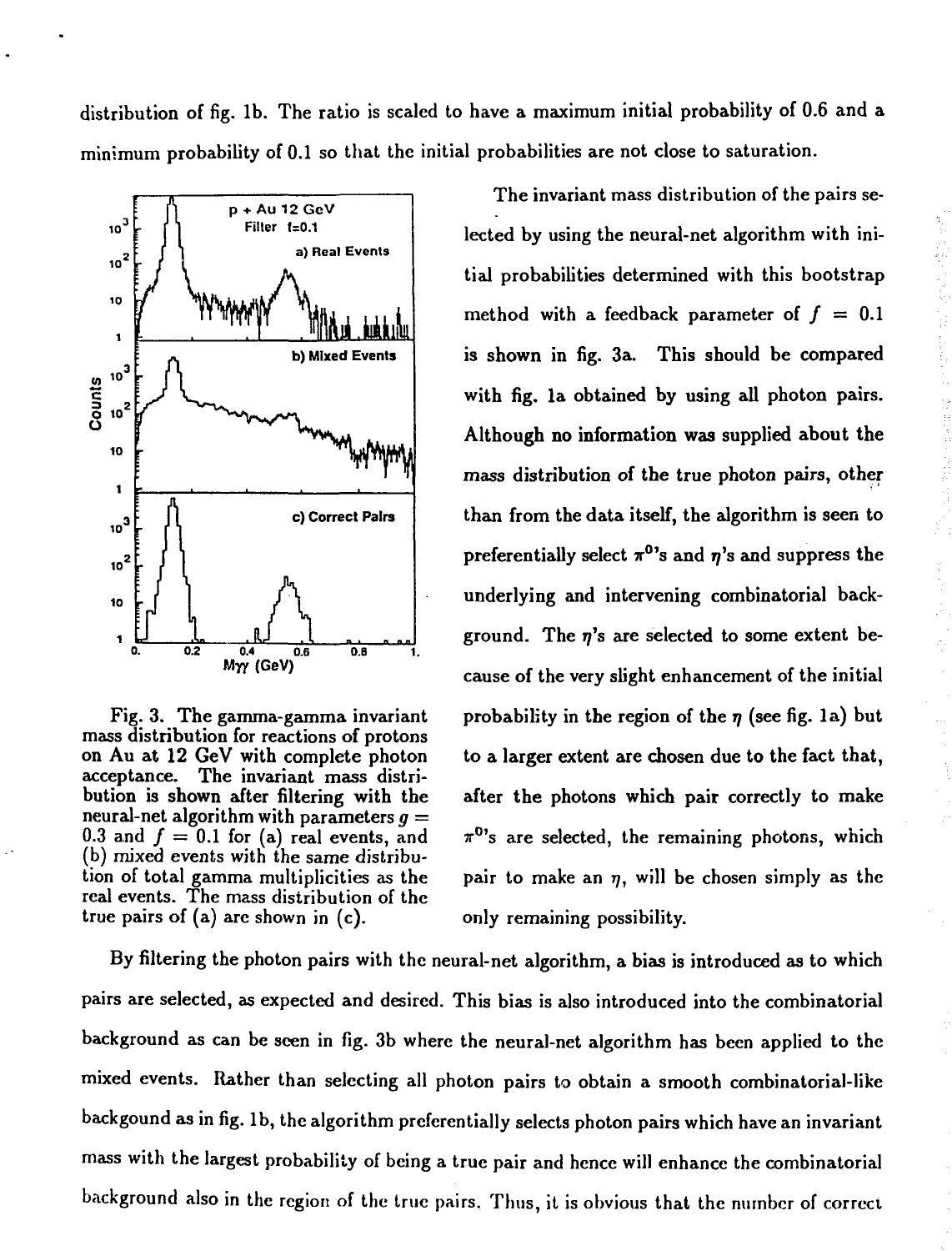pairs cannot be extracted from the real events of fig. 3a by a simple subtraction of a smooth background deduced from the region outside of the mass peak of interest. Furthermore, it would not be correct to subtract a combinatorial background obtained by applying the algorithm to mixed events as in fig. 3b since the true pairs within real events have an influence on which combinatorial pairs are selected. In other words, the combinatorial background of fig. 3a is not necessarily of the same shape as the distribution of fig. 3b. The problems of how to extract the actual number of correct versus combinatorial pairs selected by the algorithm and also how to determine the efficiency or the fraction of the true pairs which pass the neural-net filter, are concerns which have been discussed elsewhere.<sup>1</sup>) These problems must be dealt with in order to use the algorithm to obtain absolute cross section information.

The behavior of the neural-network algorithm is dependent primarily on a single parameter<sup>1</sup>), the feedback gain f. At large values of the feedback gain the algorithm approaches the result obtained by taking all photon pairs. Also, for large  $f$  the efficiency or correct-to-true ratio approaches unity, as would be obtained by using all pairs. The quality is found to improve steadily as the feedback gain is decreased, but at the same time it is associated with a decrease in the efficiency for selecting the true pairs. Therefore, one must choose the feedback gain  $f$  as a compromise between increasing the quality of the selected photon pairs but at the price of decreasing the efficiency for choosing the correct pairs.

#### IV. Conclusion

There exists useful information in the full uulti-photon event, when considered as a whole, which may be used to help suppress the selection of combinatorial background pairs — namely, that the true photon pairs use each photon in only a single pair. It was shown that by using an algorithm modeled after a recursive neural-network, it was possible to use this information to suppress the combinatorial background relative to the true photon pairs. The amount of suppression is found to vary according to a single feedback parameter. However, the background suppression is obtained at the cost of a decreased efficiency for selecting the true photon pairs. At high gamma multiplicities, this diminishing efficiency becomes the limiting consideration for application of the method described. The multiplicity limit is imposed by the increasing